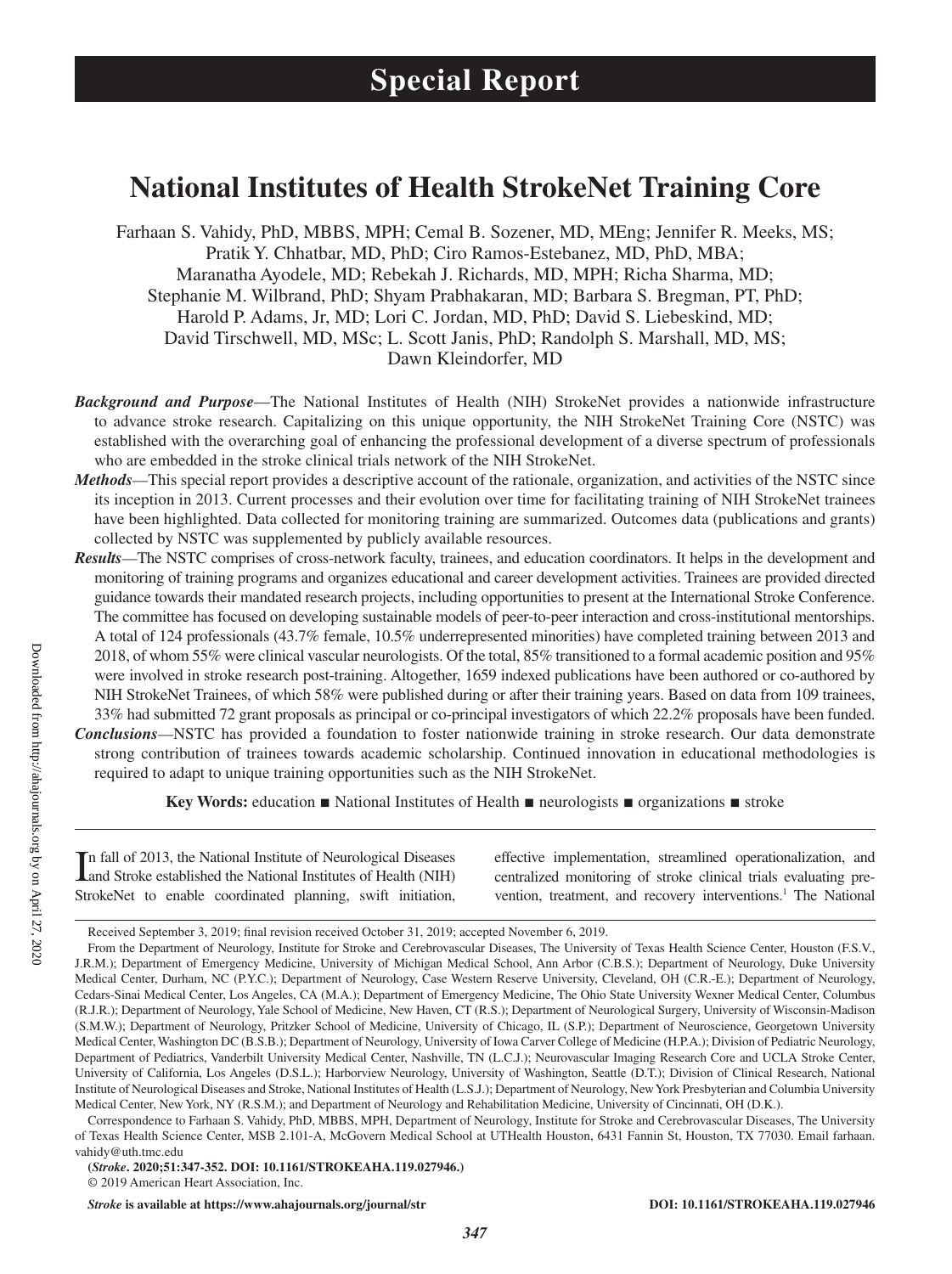Coordinating Center at the University of Cincinnati and the National Data Management Center at the Medical University of South Carolina function as central organizing institutions. Since its inception, the NIH StrokeNet has developed into a robust and expansive network comprised of 29 academic regional coordinating centers (RCCs) across the United States, each with their respective clinical performance and satellite sites. As of April 2019, this network comprises over 500 hospitals. The NIH StrokeNet was chartered not only to conduct high-quality collaborative stroke research but also training and ongoing education of physicians from various disciplines and a wide spectrum of healthcare professionals was also planned and incorporated as a tenet of the NIH StrokeNet. The NIH StrokeNet training was not envisioned to substitute or replace institutional professional research training programs or individual funding awards but rather it is embedded within the overarching clinical trials infrastructure and is geared towards professional advancement of the selected trainees. The NIH StrokeNet award provides funding to ensure that trainees at individual RCCs can dedicate at least 50% protected time to effectively train and engage in stroke research. The NIH StrokeNet Training Core (NSTC) is a multidisciplinary committee that oversees the StrokeNet trainees and endeavors to realize the NIH StrokeNet mission of training and mentoring future leaders in stroke research. The NSTC serves to fulfil this integral function by providing educational resources, rending direct feedback, fostering cross-institutional mentorships, organizing opportunities for peer-to-peer interaction, and supervising training for the NIH StrokeNet trainees at RCCs nationwide. This special report provides an account of organization, processes, achievements, and future directions of the NSTC.

## **Methods**

## **Organizational Structure and Membership**

The principal operations of the NSTC are directed and coordinated from the NIH StrokeNet National Coordinating Center. However, the core committee includes cross-network representation of faculty, education coordinators, and current and past trainees. Other than the National Coordinating Center staff and the Chair and Co-Chair, all members of the NSTC (including faculty) are rotated to provide an opportunity to multiple RCCs for contribution towards NSTC activities. Currently, NSTC is comprised of 14 members (6 faculty—including Chair and Co-Chair, 3 coordinators—including the main NSTC coordinator at National Coordinating Center, 2 each of former and current trainees, and a National Institute of Neurological Diseases and Stroke project scientist). Each academic year, new trainees are invited to serve on the NSTC as trainee representatives. Trainee applications are reviewed by current NSTC members and final selection is based on applicants' record of productivity, interest in academic medicine, and considerations of diversity in representation. All past and current members of the NSTC were invited to participate in drafting this special report.

## **Salient Activities and Resources**

The overarching goal of the NSTC is 2-fold; (1) to provide oversight for the RCC training programs and (2) to function as a resource for trainees and their mentors. A schematic representation of various activities undertaken by the NSTC over the course of a typical academic year to fulfil these goals is provided in Figure 1. A brief account of these activities and functions is described below.

### *Training Oversight*

At initiation of each academic year, RCCs submit individualized training programs for their respective trainees. These training programs are solicited in a structured format to objectively evaluate potentially heavy clinical workloads or obligations that might interfere with the trainees' protected time to engage in stroke research and training. The trainees, with their mentors, are also required to develop an educational plan, a research focus, and specific milestones. Each training plan is independently reviewed by 2 NSTC members and further discussed in a full committee NSTC meeting, with clarifications sought from RCCs if required. Additional oversight is provided by review of the final trainee progress reports which detail the achievement of research milestones (abstracts, manuscripts, grants, other presentations, coursework, participation in clinical trials, attendance of StrokeNet webinars) throughout the training year. Data on training metrics are also summarily assimilated and reviewed by the NSTC. Finally, all trainees are strongly encouraged to complete a blinded exit survey with the objective of obtaining an unbiased assessment of their training year and candid recommendations for improvements to the training program. Deidentified survey results are compiled and reviewed during a NSTC session and the findings weigh heavily in planning and program improvements for the subsequent year.

#### *Learning Communities*

A primary goal of the NSTC is to provide a platform for peer-topeer interaction. Not only has the effectiveness of peer-to-peer interaction been demonstrated in various training settings, $2,3$  lack of peer networking was also the most frequently cited weakness by StrokeNet trainees in the past. The NSTC has since piloted and monitored the effectiveness of various peer-to-peer platforms. Beginning in the 2017 to 2018 training cycle, the NSTC assembled Learning Communities for the NIH StrokeNet trainees. At the beginning of the academic year, trainees are assigned to small groups based on similar research interests paired with a senior faculty mentor. The goal is to provide networking opportunities with colleagues and mentorship in research and career development. The NSTC continually monitors and annually evaluates the performance of these Learning Communities. One successful example of a Learning Community during its first academic year entailed monthly video conference call sessions that included career development topics requested by trainees, guest lecturers, and opportunities to practice and receive feedback on research presentations.

#### *StrokeNet Grand Rounds*

The monthly NIH StrokeNet Grand Rounds comprise stroke experts presenting topics that are deemed useful for not only the trainees but also appeal to a broader audience of stroke researchers. The sessions are presented in webinar format and moderated by a member of the NSTC. Trainees are either required to attend live webinars or view recordings of these webinars which are available on the NIH StrokeNet website. Potential topics and speakers to be included in this series are solicited from all RCCs at the beginning of the academic year. Topics are thematically organized to avoid duplication or replication, and a final list is assembled by the NSTC, with an attempt to create diversity in speakers and themes presented. Overall, this series has been successful in generating enlightening postpresentation discussions and has received increasingly stronger positive feedback from the trainees over the years (Figure 2). All NSTC webinars are recorded and viewable on demand on the NIH StrokeNet website (<https://www.nihstrokenet.org/education>).

#### *Professional Development Webinars*

Professional development webinars are delivered by NSTC core and other network faculty in the first half of the academic year. Topics include how to prepare your CV, how to present data, grant writing, and study budgets. Although primarily focused to provide fundamental knowledge to early career trainees, the topics covered in this series have continually received positive feedback from all levels of attendees (Figure 3). Topics and speakers for this series are decided internally by the NSTC, largely based on attendee feedback from prior years or any new suggestions made by NSTC members.

### *Basic Science Journal Club Webinars*

More recently, the NSTC has initiated basic science journal clubs as biannual webinars led by investigators with an ongoing NIH StrokeNet trial.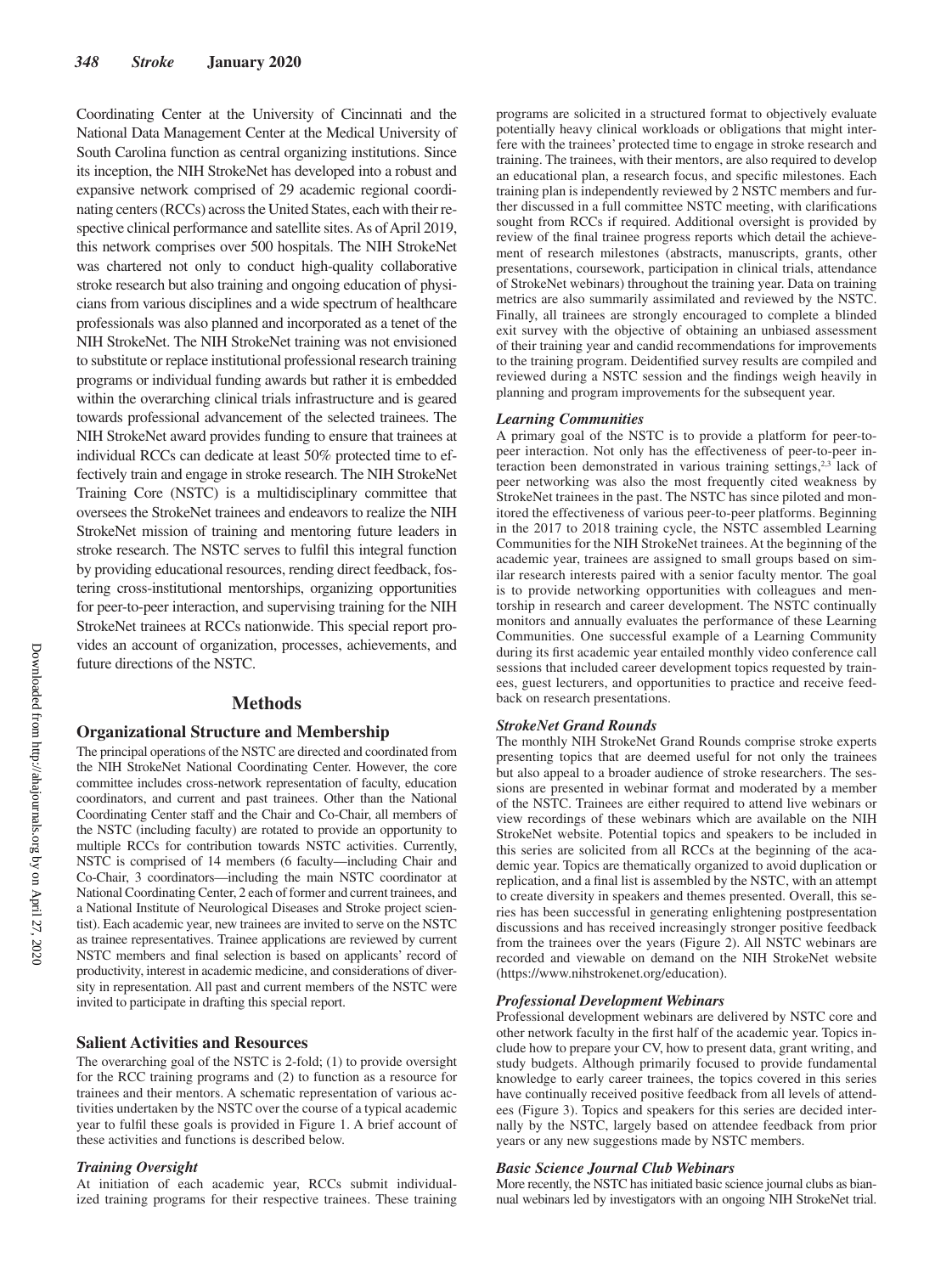

Figure 1. Schematic representation of the activities undertaken by the National Institutes of Health (NIH) StrokeNet Training Core (NSTC) on an annual process. The figure chronologically represents (starting from top) a typical academic year. Blue boxes are various activities of the NSTC, green and brown boxes are feedback and communication loops with regional coordinating centers (RCCs) and trainees. Activities undertaken as a part of learning health communities are highlighted in orange.

The concept is to help the trainees develop critical thinking required for linkage between basic and clinical science by providing practical examples of translational research that underlies a StrokeNet clinical trial. To date, three webinars have been delivered highlighting the basic science underlying the ARCADIA (Atrial Cardiopathy and Anti-Thrombotic Drugs in Prevention After Cryptogenic Stroke) and the CREST-H (Carotid Revascularization and Medical Management for Asymptomatic Carotid Stenosis Trial - Hemodynamics) and MOST (Multi-Arm Optimization of Stroke Thrombolysis) trials of the NIH StrokeNet.<sup>4-6</sup> The NSTC continues to evaluate the impact and feasibility of this series.

#### *Research Presentations*

During the academic year, NIH StrokeNet trainees are required to develop and execute a primary research project. The projects are identified at the beginning of the academic year, and trainees are provided opportunities to present their research during training. The NSTC has organized trainee research presentations during the annual International Stroke Conference. Project synopses or results are solicited from trainees towards the end of the calendar year (mid-academic year) and are independently scored by 2 NSTC members using methods analogous to the NIH review. During a full committee NSTC session, research projects are reviewed and network-wide faculty members are identified who can provide feedback and mentorship to the trainees based on scientific interest areas. Six to 9 highest scoring projects are selected for an oral presentation at the NIH StrokeNet meeting before the International Stroke Conference, and identified faculty mentors are requested to attend. The remaining research presentations are delivered via webinar throughout the second half of the academic year with suggested mentors in attendance. These presentations have been consistently rated as a high-value activity by the trainees. The NSTC has also made concerted efforts in pairing trainees with cross-network mentors. The in-person presentations at the International Stroke Conference have been engaging, generating excellent discussion, and feedback not only by assigned mentors but also by other faculty and trainees in attendance. The overarching vision of the NSTC is not only to improve the quality of training for the NIH StrokeNet trainees but also to link a diverse group of mid-career mentors at several excellent academic institutions across the nation with trainees at other centers who are likely to be future leaders in stroke research.

## **Results**

## **Summary Trainee Data**

Starting in academic year 2013 to 2014 through the time of this publication, a total of 124 trainees (43.7% females, 10.5%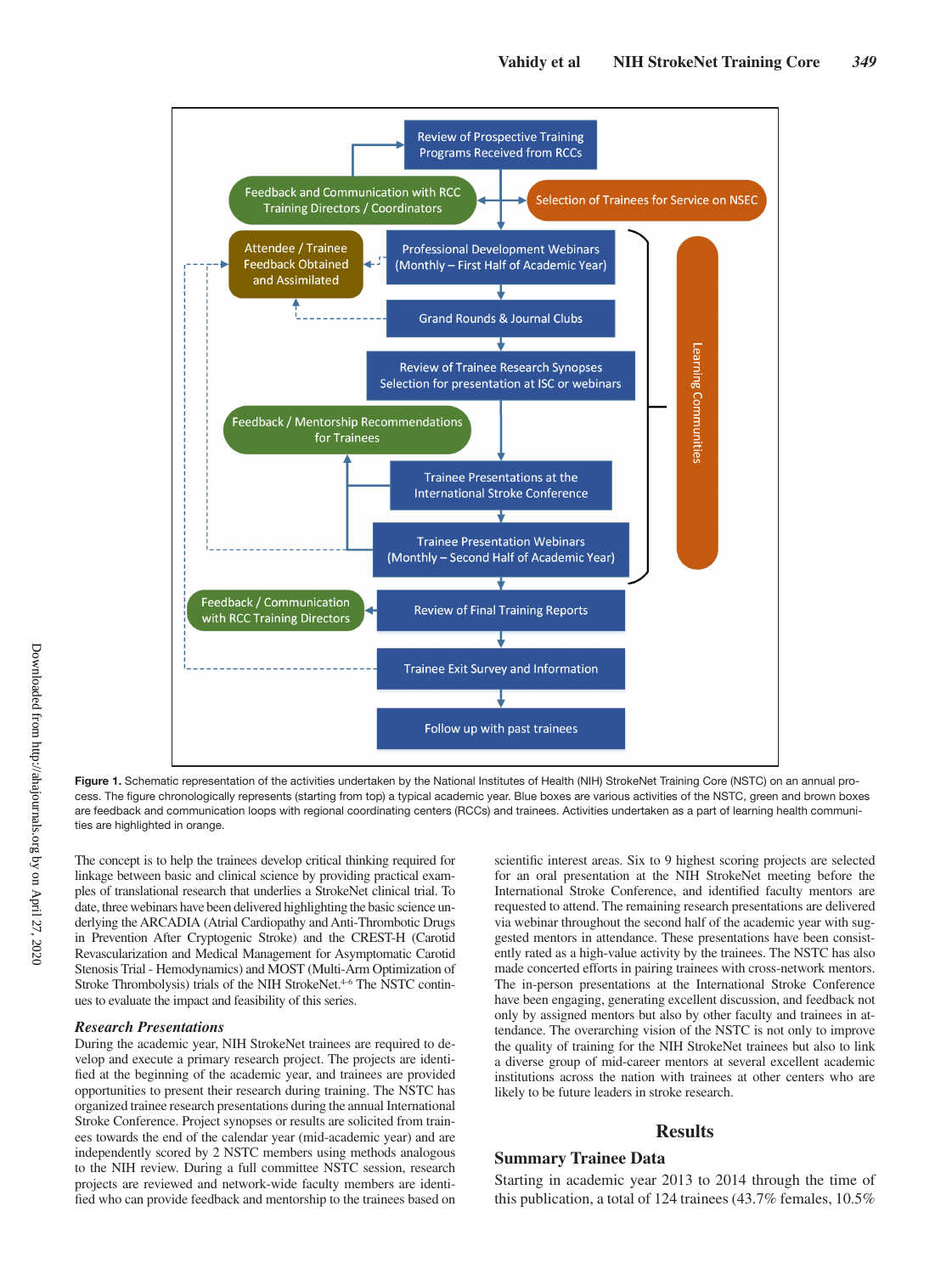

**Figure 2.** Proportions of trainee/attendee responses across categories of agreement regarding content and quality of the National Institutes of Health (NIH) StrokeNet Training Core moderated grand rounds for last 4 annual training cycles.

underrepresented minority) across 29 nationwide RCCs have either completed or are currently undergoing training via the NIH StrokeNet mechanism. Of these, 6 trainees have completed 2-year training whereas the rest underwent the conventional 1-year training cycle. At the initiation of training, the primary degree for the majority (81%) of the trainees was a clinical doctorate (MD/DO), whereas the rest were either PhDs (10%) or had obtained other postgraduate/doctoral degrees in pharmacy, physical therapy, nursing, or public health (9%). Approximately 55% of NIH StrokeNet trainees have either been clinical fellows or junior faculty specializing in vascular neurology/stroke, whereas the remaining encompass a wide range of clinical specialties such as neurosurgery, neurocritical care, neuroradiology, emergency medicine, physical medicine and neurorehabilitation, pharmacy and biomedical engineering.

## **Post-Training Research Engagement**

Among the trainees who have completed their training, 87% have advanced to a formal academic position and overall 95% stated that their new position will involve some aspect of stroke research. Furthermore, in their new positions, 80% of trainees affirmed that they would be enrolling patients into clinical trials and 68% indicated that they planned on submitting proposals for funding. At the time of exit, the median (interquartile range) percent effort that the trainees anticipated dedicating to stroke research was 30% (12.5% to 70%).

## **Trainee Feedback and Survey**

Trainees' satisfaction and engagement with various aspects of the training program was also assessed on training completion using a 5-point Likert scale (strongly disagree, disagree, neutral, agree, and strongly agree). Metrics included the overall experience, content suitability, quality of presentations, opportunity to share ideas and network with peers, communication received from NSTC, usefulness of NIH StrokeNet/ NSTC website, and interactions with mentors. Throughout

the full course of the training program, near-complete  $(>\!\!95\%)$ data are obtained for both the exit information and the trainee feedback. Greater than 80% trainees have either agreed or strongly agreed with usefulness and applicability of all aspects of NSTC directed training over the course of the last 5 years. Figures 2 and 3 represent the content suitability and quality of presentation feedback respectively for NIH StrokeNet grand rounds and professional development webinars across the years of training.

In rare cases where trainees identified issues within their program, the NSTC has worked collectively to specifically address these concerns.

## **Trainee Manuscripts and Publications**

We conducted a systematic search for all publications authored or co-authored by the NIH StrokeNet trainees using online PubMed search tool PubMed Pub Reminer ([https://hgserver2.](https://hgserver2.amc.nl/cgi-bin/miner/miner2.cgi) [amc.nl/cgi-bin/miner/miner2.cgi](https://hgserver2.amc.nl/cgi-bin/miner/miner2.cgi)) version 1.31. Search results were cross referenced for specialty and subject matter to avoid false positives. Moreover, trainees' current publicly available institutional profiles were also cross referenced to increase specificity. Trainees for whom the publication data were either not accessible or not specific enough were contacted in person to provide current updates on their publication metrics. Complete data are available for 98% of the trainees and are updated as of February 28, 2019. The total number of PubMed indexed publications authored or co-authored by the NIH StrokeNet trainee cohort is 1659. Of these, 973 (58%) have been published after the start of NIH StrokeNet training. The NIH StrokeNet trainees are either the first or the last authors on 45% of 973 NIH StrokeNet associated publications. The median (interquartile range) number of total publications by the NIH StrokeNet trainees is 9 (4–19), whereas the median (interquartile range) number of publications published during or after the training period is 5 (2 to 11). The trainees published a median (interquartile range) of 1.5 (0.67 to 3.5) articles per year either during or after their StrokeNet training.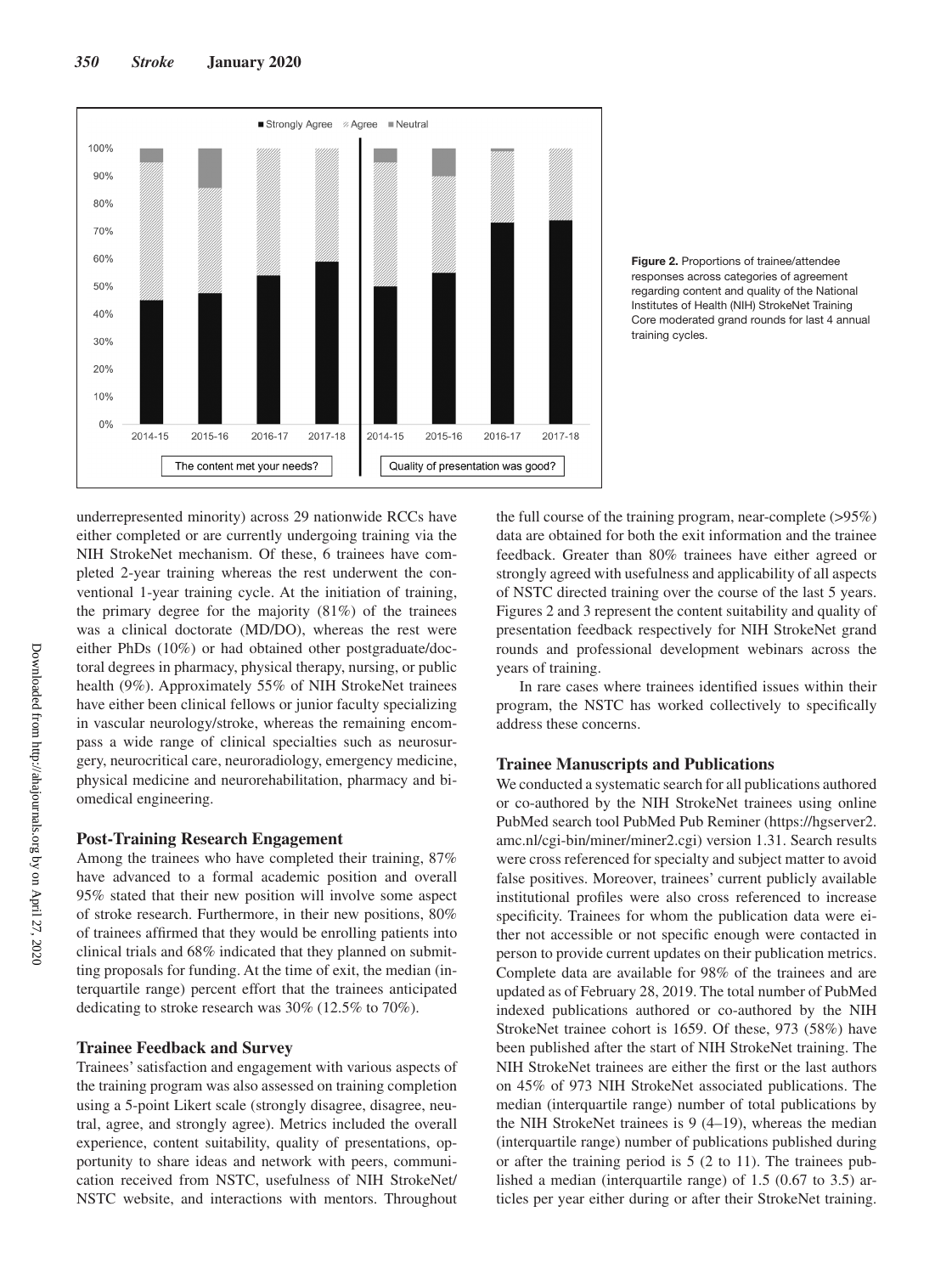

regarding content and quality of the National Institutes of Health (NIH) StrokeNet Training Core moderated professional development webinars for last 4 annual training cycles.

**Figure 3.** Proportions of trainee/attendee responses across 4 categories of agreement

The distribution of publications per year is skewed upward by the top 10 percentile of NIH StrokeNet trainees (n=16) who have averaged 8.9 publications per year since the start of their NIH StrokeNet training.

# **Trainee Grants and Funding Proposals**

Based on data from 4 training cycles (training years 2014– 2015 through 2017–2018), we assimilated grant submission metrics for a total of 109 NIH StrokeNet trainees. We only included proposals for which the trainees were either the principal investigators or co-principal investigator. Proposals for which trainees collaborated as co-investigators were not included. Of the 109 trainees during the included training years, 36 (33%) had submitted a total of 72 funding proposals either as principal investigator or a co-principal investigator. At the time of data collection, 37 (51.4%) of these 72 proposals were under review, whereas 16 (22.2%) had been funded. The targeted mechanisms of funding include federal training and research grants, state government grants, foundation and industry grants, local institutional grants, professional organizations such as the American Heart and Stroke Association and the American Academy of Neurology, and other mechanisms such as health service organizations. The cumulative proportions of submitted, under-review and funded grants for each funding mechanism are shown in Figure 4.

# **Conclusions**

Overall, the StrokeNet research training fellowship provides valuable opportunities for education and training in stroke research as well as career development. More than 95% of former trainees stated that they will continue to be involved in some aspect of stroke research including 80% of trainees who plan to enroll patients into clinical trials and 68% who intend to submit research proposals for funding. Our data also demonstrate a strong contribution of the trainees towards academic scholarship in terms of publications and submissions for funding opportunities. The NSTC has provided a foundational infrastructure to foster burgeoning stroke researchers by